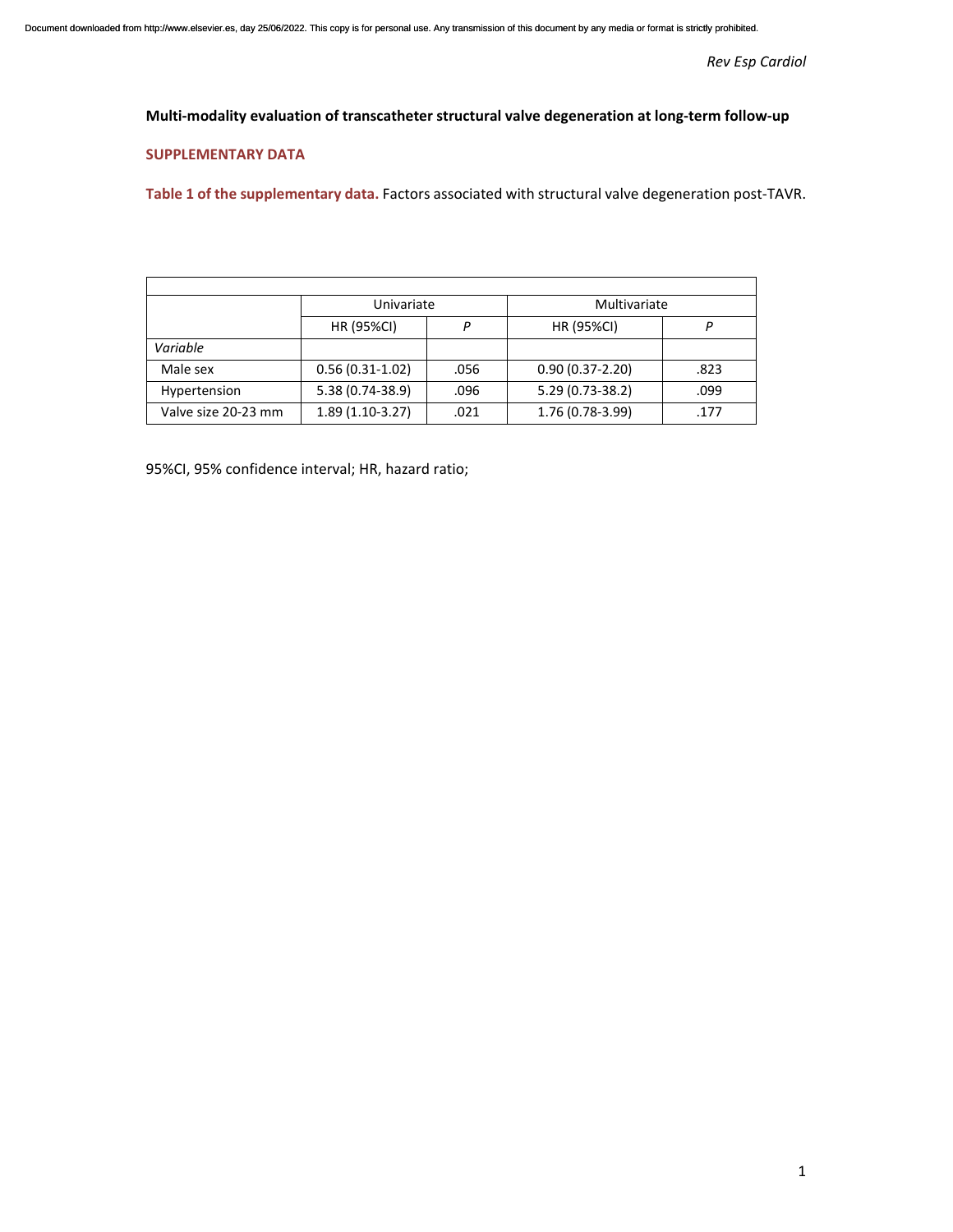Document downloaded from http://www.el

## **Table 2 of the supplementary data.** Transoesophageal echocardiography data, clinical management

| Patient          | Cause of SVD    | Leaflet  | Leaflet   | AR             | AR type         | Clinical management and outcome               |
|------------------|-----------------|----------|-----------|----------------|-----------------|-----------------------------------------------|
| No.              |                 | mobility | thickness | grade          |                 |                                               |
| 1                | AR              | Normal   | Thickened | 4              | <b>Both</b>     | No treatment. Died at age 84 y from HF        |
| $\overline{2}$   | AR              | Reduced  | Thickened | 3              | <b>Both</b>     | No treatment. Died at age 83 y from HF        |
| 3                | AR              | Reduced  | Thickened | 3              | Intraprosthetic | No treatment. Death at age 73 y from HF       |
| 4                | AR              | Reduced  | Thickened | 3              | Both            | TAVR-in-TAVR 1 y after diagnosis              |
| 5                | AR              | Reduced  | Thickened | 4              | <b>Both</b>     | TAVR-in-TAVR 4 y after diagnosis              |
| $\boldsymbol{6}$ | AR              | Reduced  | Thickened | 4              | Intraprosthetic | TAVR-in-TAVR 2 y after diagnosis              |
| $\overline{7}$   | AR              | Normal   | Normal    | 1              | <b>Both</b>     | No treatment. Died at age 76 y from TAVR      |
|                  |                 |          |           |                |                 | endocarditis                                  |
| 8                | AR              | Normal   | Normal    | 3              | <b>Both</b>     | TAVR-in-TAVR 2 mo after diagnosis             |
| 9                | AR+stenosis     | Reduced  | Thickened | $\overline{2}$ | <b>Both</b>     | No treatment. Died at age 75 y from HF        |
| 10               | AR+stenosis     | Reduced  | Thickened | 3              | Intraprosthetic | TAVR-in-TAVR 2 y after diagnosis              |
| 11               | <b>Stenosis</b> | Reduced  | Thickened | 1              | Perivalular     | No treatment. Died at age 79 y from HF        |
| 12               | <b>Stenosis</b> | Reduced  | Thickened | 0              |                 | THV balloon valvuloplasty 8 d after diagnosis |
| 13               | <b>Stenosis</b> | Reduced  | Thickened | $\overline{2}$ | <b>Both</b>     | TAVR-in-TAVR 1 y after diagnosis              |
| 14               | <b>Stenosis</b> | Reduced  | Thickened | 3              | Intraprosthetic | TAVR-in-TAVR 4 mo after diagnosis             |
| 15               | <b>Stenosis</b> | Normal   | Normal    |                | Intraprosthetic | No treatment. Died at age 91 y from HF        |

and outcome of SVD patients ( $n = 15$ ).

AR, aortic regurgitation; HF, heart failure; SVD, structural valve degeneration; TAVR, transcatheter aortic valve

replacement; THV, transcatheter heart valve.

Aortic regurgitation was graded from 0 to 4 (0 = none, 1 = trace, 2 = mild, 3 = moderate, 4 = severe).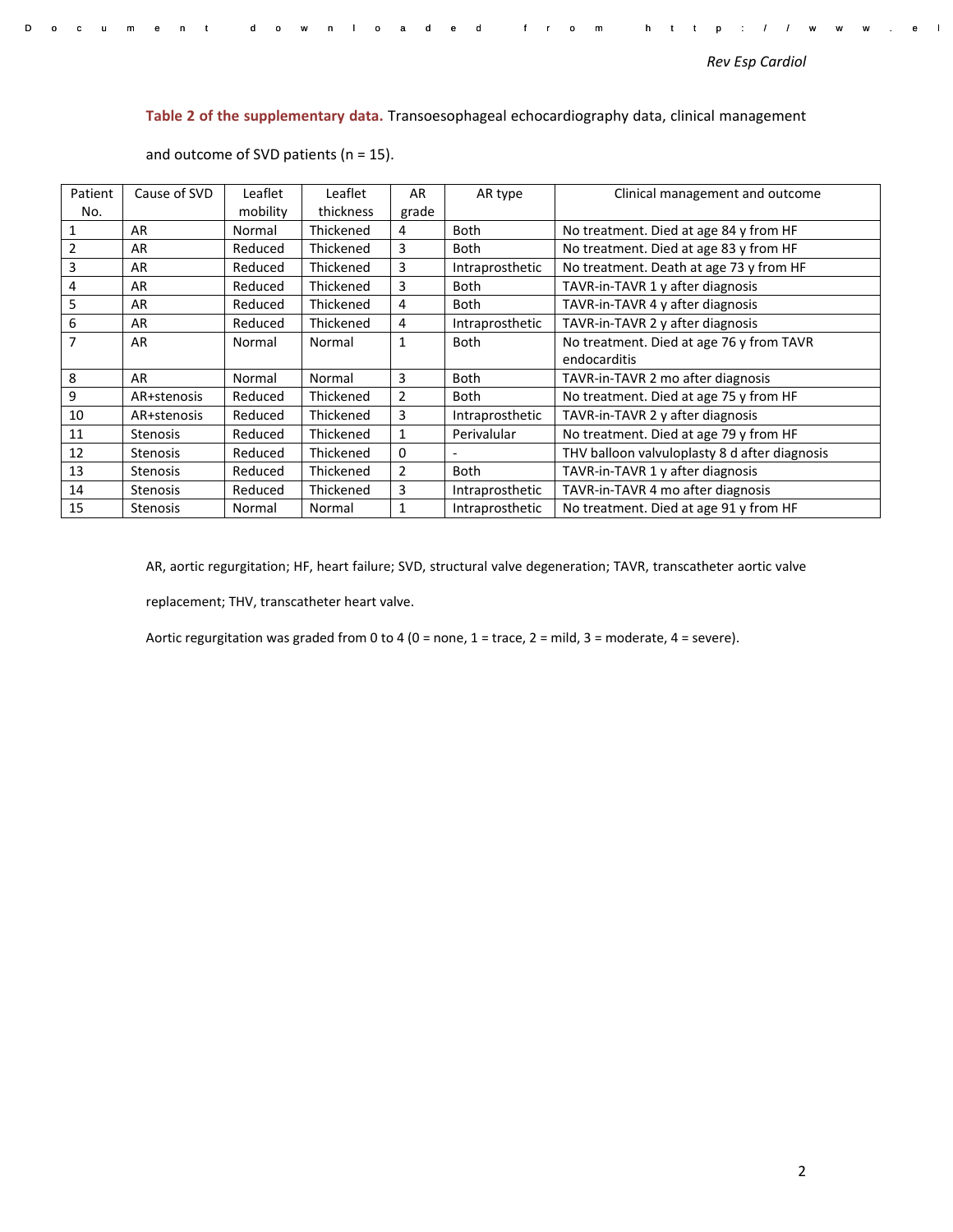Document downloaded from http://www.el

**Table 3 of the supplementary data.**  Baseline and procedural characteristics, according to the

|                                    | No MDCT         | <b>MDCT</b>     | P    |
|------------------------------------|-----------------|-----------------|------|
|                                    | $(n = 127)$     | $(n = 85)$      |      |
| Clinical characteristics           |                 |                 |      |
| Age, y                             | $79.8 \pm 7.1$  | $78.6 \pm 8.3$  | .268 |
| BMI, $\text{kg/m}^2$               | $27.3 \pm$      | $26.2 \pm 4.7$  | .138 |
| Male sex                           | 56 (44.1)       | 28 (32.9)       | .116 |
| Diabetes mellitus                  | 44 (34.7)       | 27 (31.8)       | .767 |
| Hypertension                       | 115 (90.6)      | 77 (90.6)       | .992 |
| Dyslipidemia                       | 99 (78.6)       | 73 (85.9)       | .208 |
| <b>COPD</b>                        | 36 (28.4)       | 20 (23.5)       | .525 |
| NYHA class III-IV                  | 97 (76.4)       | 65 (76.5)       | .988 |
| eGFR < 60 mL/min                   | 75 (59.1)       | 57 (67.1)       | .251 |
| Previous CAD                       | 87 (68.5)       | 55 (64.7)       | .655 |
| Previous stroke                    | 29 (22.8)       | 16 (18.8)       | .608 |
| Previous atrial fibrillation       | 37 (29.1)       | 24 (28.2)       | .887 |
| STS-PROM score, %                  | $6.6 \pm 3.8$   | $6.6 \pm 3.9$   | .936 |
| Baseline echocardiogram            |                 |                 |      |
| LVEF, %                            | $52.6 \pm 14.6$ | $55.4 \pm 14.4$ | .162 |
| LVEF < 50%                         | 40 (31.5)       | 21(24.7)        | .353 |
| Mean gradient, mmHg                | $40.6 \pm 16.4$ | $43.1 \pm 16.8$ | .274 |
| Aortic valve area, cm <sup>2</sup> | $0.66 \pm 0.19$ | $0.60 \pm 0.18$ | .029 |
| Moderate/severe AR                 | 5(4.1)          | 9(10.6)         | .092 |
| Procedural variables               |                 |                 |      |
| Transfemoral approach              | 55 (43.3)       | 27 (31.8)       | .114 |
| Valve size 20-23 mm                | 59 (46.5)       | 53 (62.4)       | .025 |
| <b>Balloon predilation</b>         | 122 (96.1)      | 82 (96.5)       | .879 |
| <b>Balloon postdilation</b>        | 27(21.3)        | 24 (28.2)       | .255 |
| Need for second valve              | 1(0.8)          | 3(3.5)          | .304 |
| Discharge echocardiogram           |                 |                 |      |
| LVEF, %                            | $52.9 \pm 12.8$ | $55.2 \pm 13.1$ | .212 |
| LVEF < 50%                         | 34 (26.8)       | 18 (21.2)       | .417 |
| Mean gradient, mmHg                | $10.5 \pm 4.2$  | $11.5 \pm 4.9$  | .093 |
| Aortic valve area, cm <sup>2</sup> | $1.43 \pm 0.34$ | $1.29 \pm 0.35$ | .007 |
| Moderate/severe AR                 | 6(4.8)          | 1(1.2)          | .246 |
| Severe PPM                         | 23 (19.2)       | 24 (30.0)       | .089 |

performance of MDCT examination at follow‐up.

BMI, body mass index; CAD, coronary artery disease; COPD, chronic obstructive pulmonary disease; eGFR, estimated glomerular filtration rate; HR, hazard ratio; LVEF, left ventricular ejection fraction; MDCT, multidetector computed tomography; NYHA, New York Heart Association; PPM, prosthesis‐ patient mismatch; STS‐PROM, Society of Thoracic Surgeons‐Predicted Risk of Mortality. Values are expresses as No. (%), or mean ± standard deviation.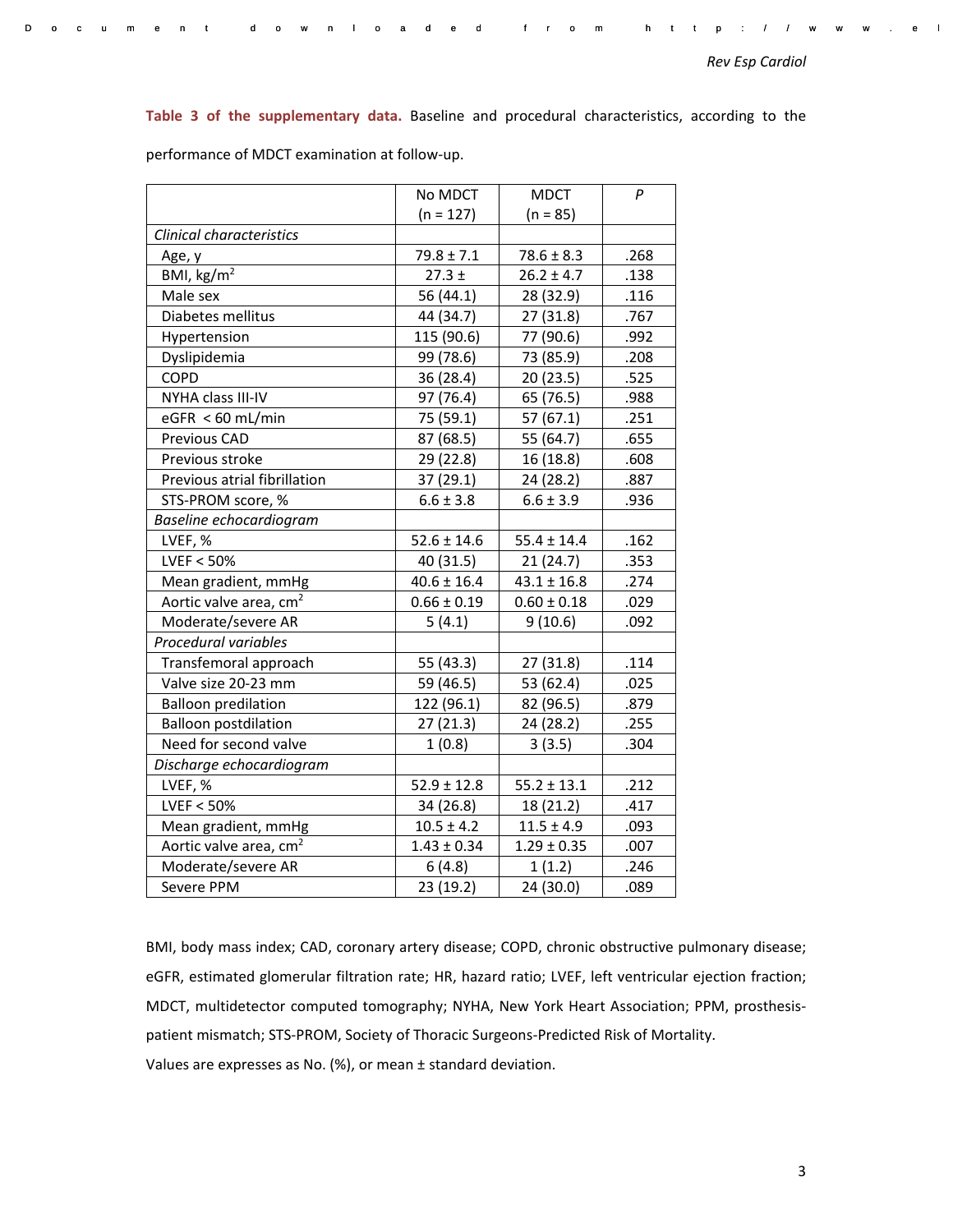Document downloaded from http://www.el

Figure 1 of the supplementary data. Incidence of clinically relevant structural valve degeneration (SVD) and subclinical SVD at mid‐term (1‐5 years) and long‐term (6‐10 years) of follow‐up.